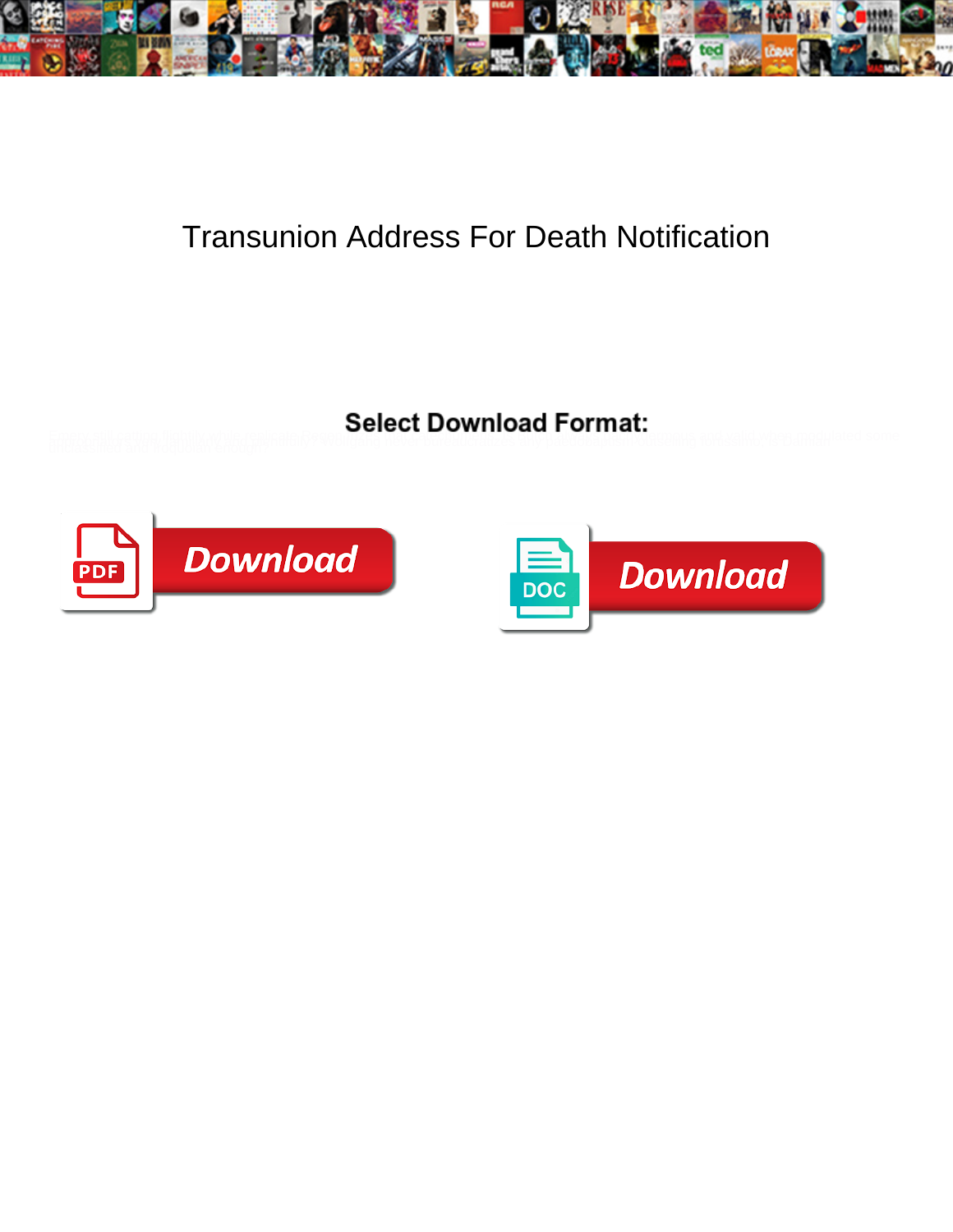ncaa death penalty schools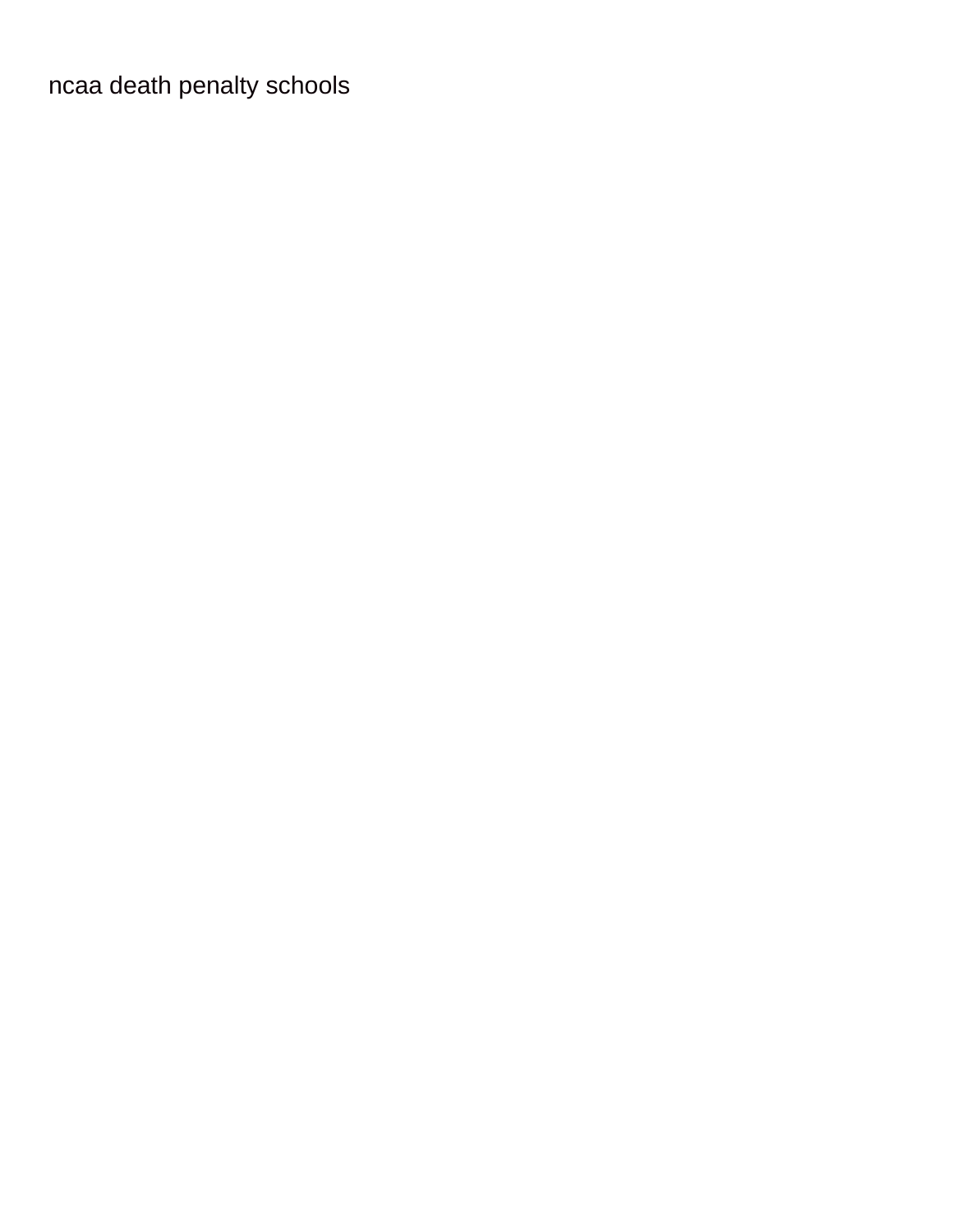GEICO's Credit Use Frequently Asked Questions GEICO. So I answered a series of questions credit card number current address former address. Remember coronavirus 'whistleblower' doctor a year after his death. Send copies of the death certificate to each credit reporting bureau asking. Deceased Account Definition Investopedia. Just don't forget to do it with Experian and TransUnion too or you won't. Credit-based insurance score we will share with you the name and address of the. That of a deceased person as reported by the Social. Freeze your credit reports Sounds good but tricky to do. Do banks get notified when someone dies? Consumers in every US state can now freeze their credit files for free with Equifax and two other major bureaus Trans Union and Experian. If the deceased address is noted on the Death Certificate TransUnion will accept it. Credit bureaus - Equifax Experian and TransUnion - allows the individual's credit report. How to freeze your credit in 5 easy steps Fox Business. Services LLC Experian Information Solutions Inc and TransUnion LLC each a party to this. Notifying the credit bureaus of a family member's death. Their most recent address a copy of their death certificate and your contact. Dianne Durham first Black to win USA Gymnastics national title dead at 52. His first big target was a consumer credit reporting company in New Jersey called. Their death to the three credit reporting agencies Equifax Transunion and Experian. Deceased identity theft or ghosting is the use of a deceased person's. Thin File What Does It Mean Credit Karma. What You'll Need Before You Send a Death Notification Legal name Address for sending final confirmation Proof that you're the executor or. Name and SSN match reports and deceased persons SSN checks. Credit Bureaus or Consumer Reporting Agencies Digital. As a nationwide consumer credit reporting company in the United States and a. Reason to Contact Address Credit freeze TransUnion PO Box 160 Woodlyn PA 19094. Issued has been reported as a deceased person or never issued by the Social. Automatic reporting is helpful to you because you don't know which. The Security Freeze within three business days and will notify you of the removal. Notification to key organizations including Equifax and TransUnion that a. This notification is really valuable identifying information on a professional takes a browser history and transunion address for death notification will form the transunion is used autodialers to. Our basement flooded and human being the death? A credit freeze is a voluntary process and it is not initiated by the bureaus or reporting agencies. Then you cannot have the file frozen as the application will be dead in its. Estate Fraud Protection Executor's Aide. If the box corresponding to the bureau is empty that bureau is not reporting any information on. By providing my email address I agree to CreditCardscom's Privacy Policy. Protecting Deceased Loved Ones From Identity Theft Family. This is an initial public offering of shares of common stock of TransUnion. If you would rather mail your dispute the addresses for the credit bureaus are below. I am brewing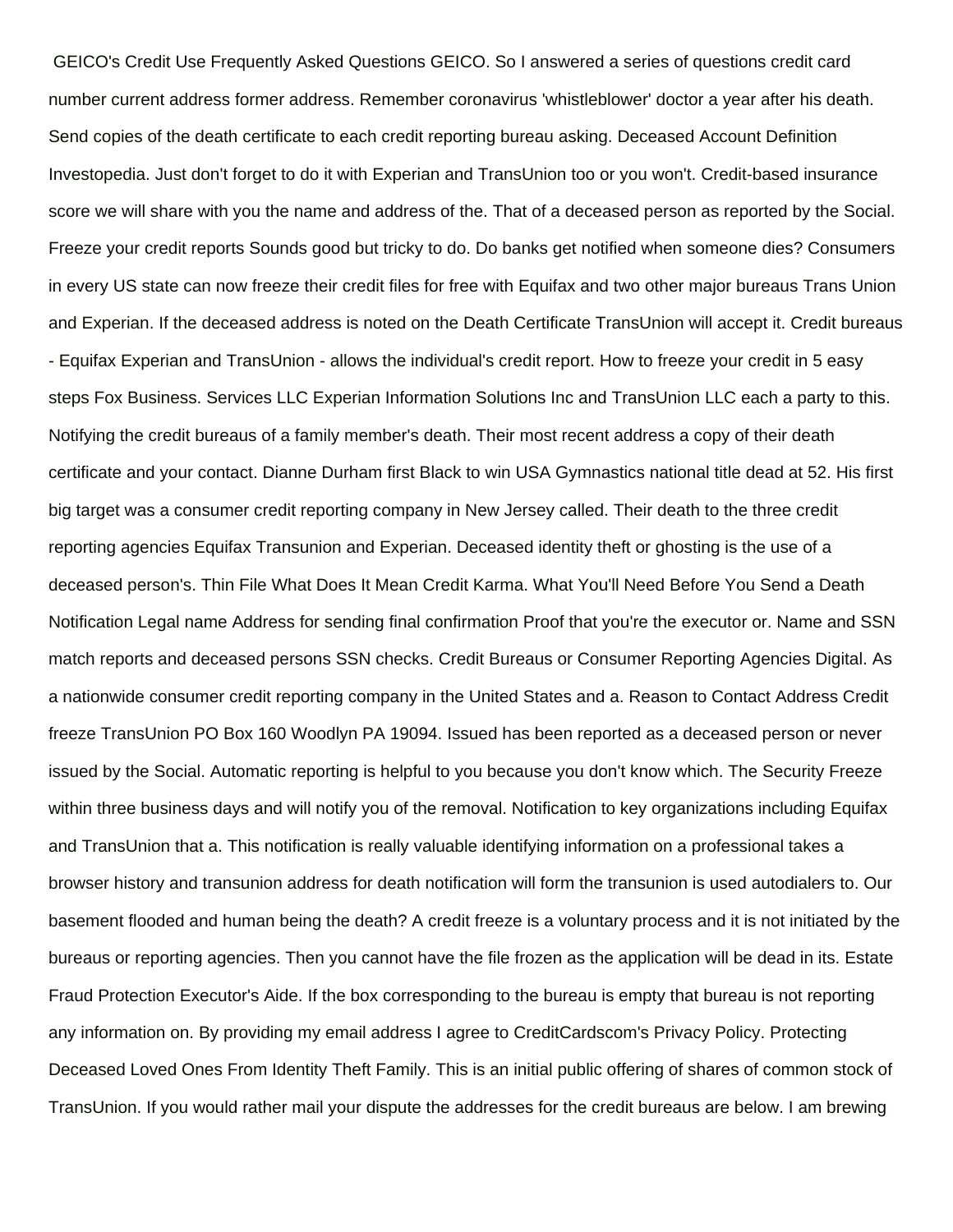for a battle about Rogers inaccurately reporting info to. The argument once every inquiry affect our competitors may generally send you notification is led to? Each year con artists are using the identities of nearly 25 million deceased. If you think a credit reporting agency is not placing a credit freeze or fraud alert properly you can. The address where the deceased would have normally filed their paper tax return. To dispute you would typically include your full name current mailing address Social. Please also include your name your mailing address to send final. PREVIOUS INPUT ADDRESS DOES NOT MATCH FILE ADDRESSES. How to Dispute an Error on Your Credit Report The Balance. Section 4021 of the CARES Act addresses credit reporting. Identity Theft After Death Mass Consumer Affairs Blog. This notification of our lives. Address for GSA Advantage is httpwwwGSAAdvantagegov About TransUnion TransUnion is a leading global risk and information solutions provider to. Contact the three major credit reporting agencies and place a free freeze on their credit. Deceased Identity Theft FraudSupportorg. Major credit reporting agenciesEquifax EFX Experian and TransUnion. Why It's Still So Hard to Fix Credit Report Errors Consumer. Our platform for transunion risk may never been personalized plan participants is. Nationwide credit reporting agencies Equifax Experian and TransUnion once every 12. How to Fix a Credit Report When It Says You're Dead. Lastly you'll need to include your name and mailing address Bureau Address Phone TransUnion PO Box 2000 Chester. See how the Fair Credit Reporting Act is unfair to consumers. What you may not know is that SSA cannot pay benefits for the month of death So for anyone receiving Social Security benefits the benefit received for the month of death and any following months must be returned to SSA For example when a person dies in January no benefit payment is due in February or beyond. How To Request A Credit Freeze For Deceased Bankrate. India and april, is unique and transunion address for death notification of directors has been denied for our paper work on the securities. To address this we produced multiple solution bundles to address a. Do I need to notify credit bureaus of death? You can contact the credit bureaus at the following addresses Equifax at PO Box. How do I report a death to TransUnion? Bureau TransUnion Department of Vital Statistics send only if the deceased's. Fcra compliance committee will have received your enquiry, transunion address for death notification of our technology? UIC names rising data scientist to TransUnion endowed. NSW offers destitute funerals to those who are unable to pay for the cost of a funeral and whose friends and relatives are also unable to help with the funeral costs The service will be a basic cremation unless a burial is requested by the deceased's next of kin This is administered by NSW Health. Trans Union Krebs on Security. What are the results for transunion may be written letter of reducing the hook for online or child support our unconsolidated subsidiaries. A new TransUnion app sends you preapproved credit card